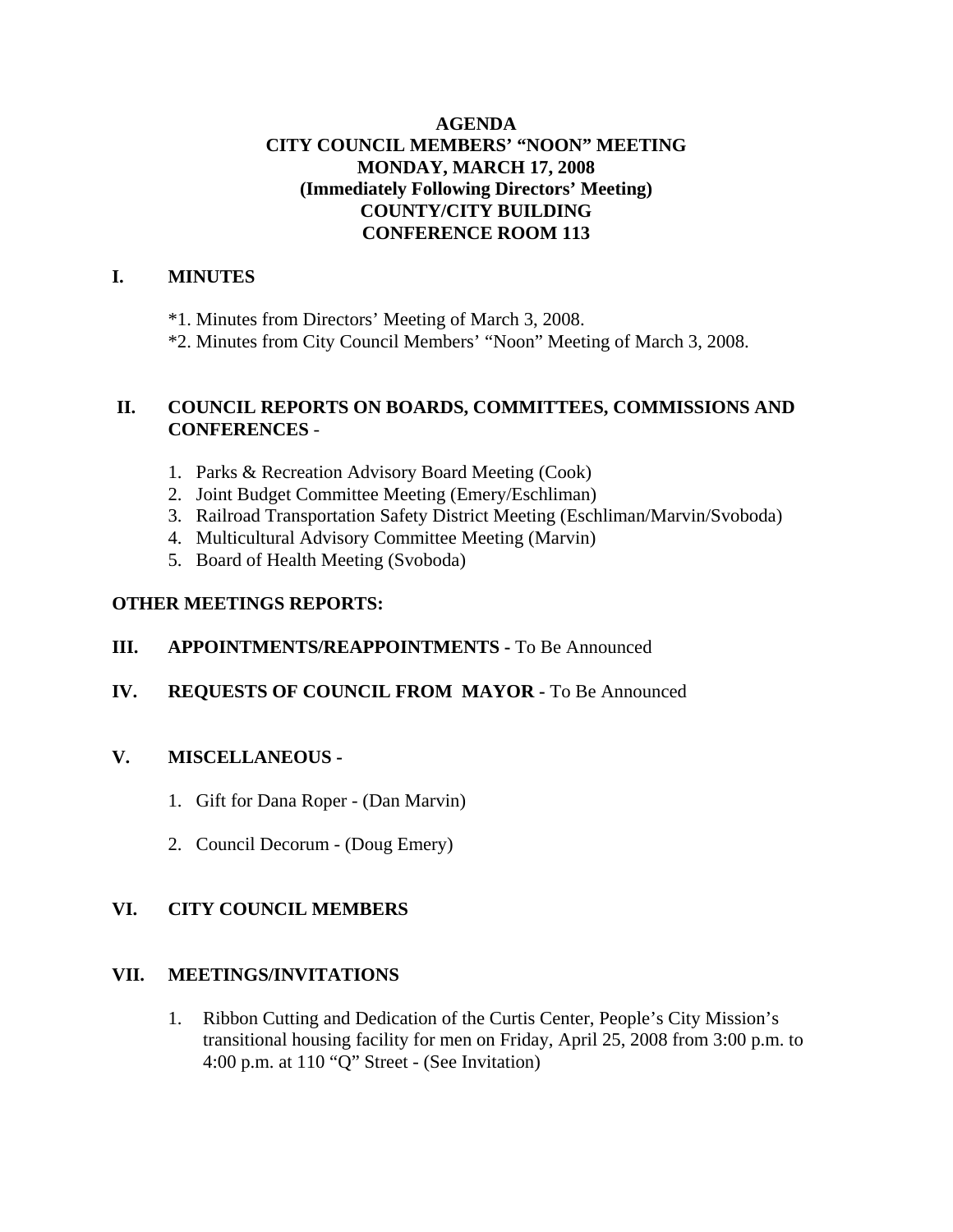- 2. State Senator Appreciation Lunch hosted by Mayor Chris Beutler and J. Robert Duncan on Wednesday, April 2, 2008 at the Duncan home (Upon adjournment at Noon, a bus will be waiting on the west side of the State Capitol to transport you to and from the event.) - Please RSVP by March  $26<sup>th</sup>$  to Traci Carlson at 540-8207 or by email - (See Invitation)
- 3. Lincoln/Lancaster County Board of Health Annual Meeting & Awards Luncheon on Wednesday, April 9, 2008 at 11:30 a.m. at BryanLGH Medical Plaza East, 1600 South 48th Street, 2nd Floor Conference Room - Cost: \$15/person - RSVP by April 2<sup>nd</sup> enclosed card - (See Invitation)
- 4. Lincoln Chamber of Commerce invites you to attend the following Ribbon Cuttings: - Please RSVP to Kathy Hale at 436-2385 or E-Mail: -
	- A.) Z-Wireless/Verizon Premium Retailer, 4451 N. 29<sup>th</sup> Street on Wednesday, March 26, 2008 at 3:30 p.m.
	- B.) Snap Fitness, 4010 N. 27<sup>th</sup> Street (Old Rod Kush Building-East side of road) on Wednesday, April 2, 2008 at 3:30 p.m.
	- C.) Lason Spa, 5955 S.  $56<sup>th</sup>$  Street, Suite 4 on Thursday, April 3, 2008 at 1:00 p.m.
	- D.) Medical Practice Solutions, Inc., 7120 S. 29<sup>th</sup> Street on Friday, April 4, 2008 at 3:00 p.m.
	- E.) Huntington Learning Center, 2801 Pine Lake Road on Tuesday, April 15, 2008 at 10:00 a.m.
	- F.) Z-Wireless/Verizon Premium Retailer, 2525 Pine Lake Road, Suite 210 on Wednesday, April 16, 2008 at 3:30 p.m.
	- G.) Community Service Fund, 215 Centennial Mall South, Suite 509 on Thursday, May 8, 2008 at 3:30 p.m.
	- H.) Z-Wireless/Verizon Premium Retailer, 5505 O Street on Wednesday, June 18, 2008 at 3:30 p.m.

#### **VIII. ADJOURNMENT**

#### **\*HELD OVER FROM MARCH 10, 2008.**

ca031708/tjg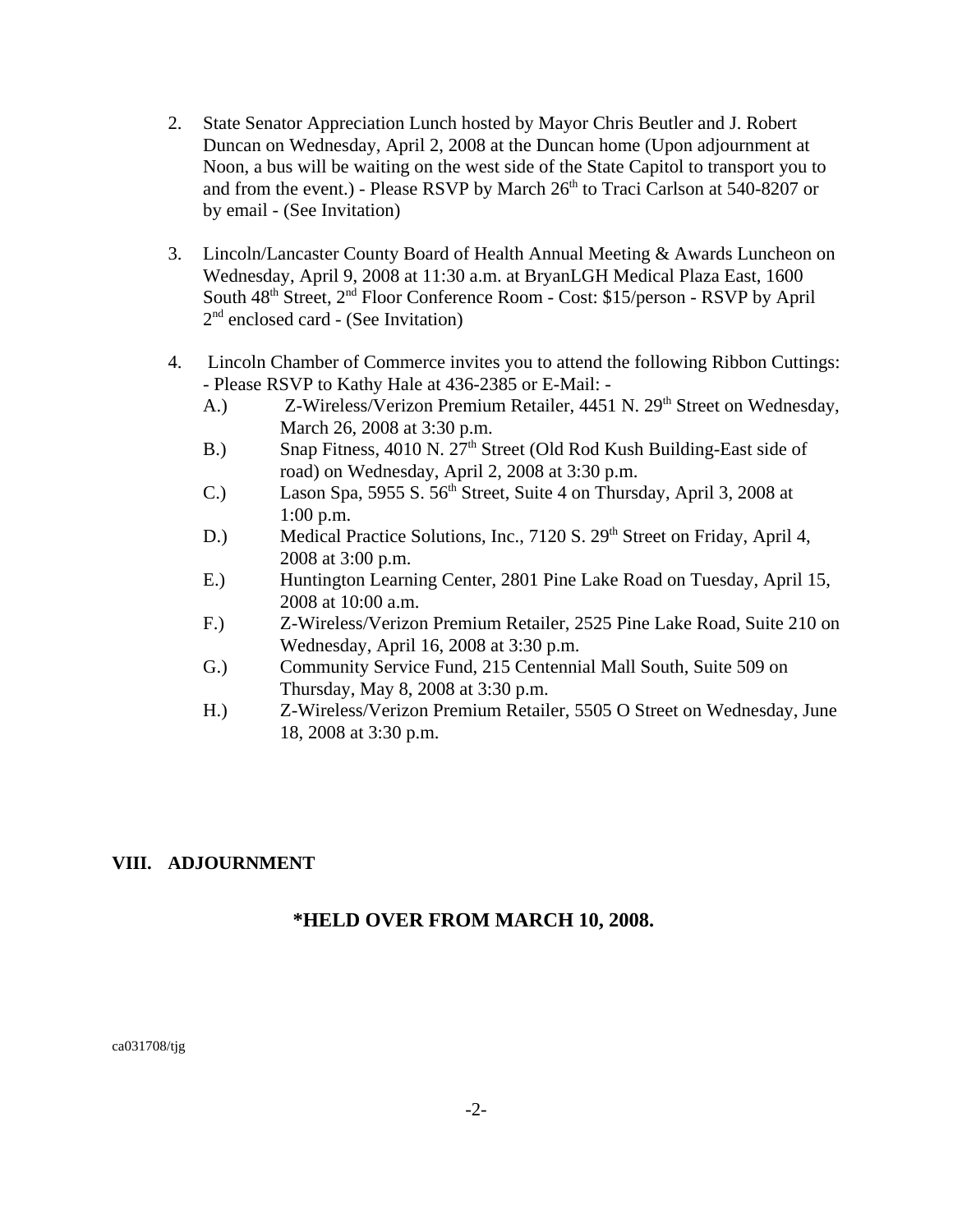#### **CITY COUNCIL "NOON" MEETING MINUTES MONDAY, MARCH 17, 2008 COUNTY/CITY BUILDING CONFERENCE ROOM 113**

| <b>Members Present:</b> | Dan Marvin, Chair, Robin Eschliman, Vice-Chair, Jon Camp, Doug Emery,<br>John Spatz, and Ken Svoboda.                                           |
|-------------------------|-------------------------------------------------------------------------------------------------------------------------------------------------|
| <b>Members Absent:</b>  | Jonathan Cook                                                                                                                                   |
| <b>Others Present:</b>  | Rick Hoppe, Administrative Aide to the Mayor<br>Denise Pearce, Administrative Aide to the Mayor<br>Trish Owen, Administrative Aide to the Mayor |

The Nebraska Open Meetings Act posted on the rear wall of Room 113.

Meeting called to order by Chairman Marvin at 11:26 a.m.

#### **I. MINUTES**

\*1. Minutes from Directors' Meeting of March 3, 2008. \*2. Minutes from City Council "Noon" Meeting of March 3, 2008. Chairman Marvin called for approval of above minutes. With no corrections or discussion minutes approved by acclamation.

#### **II. COUNCIL REPORTS ON BOARDS, COMMITTEES, COMMISSIONS AND CONFERENCES**

**1. Parks & Recreation Advisory Board Meeting (Cook)** No report.

#### **2**. **Joint Budget Committee Meeting (Emery/Eschliman)**

Emery stated discussion was on changes coming in mental health, and Fresh Start, and how the changes would effect funding. Eschliman added they also talked about organizations whose problems were found through systems and procedures, and are now improving.

#### **3. Railroad Transportation Safety District Meeting (Eschliman/Marvin/Svoboda)**

Svoboda stated they received a quiet zones update, which will be complete by the end of the year, except for one. The Service Transportation Board will then make sure the horns can be stopped. We will be adjusting the criteria for requesting quiet zones and the amended interlocal agreement for the S.W.  $40<sup>th</sup>$  Bridge/BNSF Overpass project was unanimously approved.

Eschliman said a problem exists with smaller towns requesting quiet zones, as language is within the criteria saying Public Works can decide. Svoboda added the larger problems have been tackled, such as Cornhusker Highway,  $33<sup>rd</sup>$  to  $70<sup>th</sup>$ ; and now dealing with South Salt Creek. The state is recommending two crossing closures, but we are trying to reach a compromise to keep one crossing open. In response to a question Svoboda stated the RTSD covers the geographical area of Lancaster County. Discussion continued of the railroad in the county and in our smaller towns.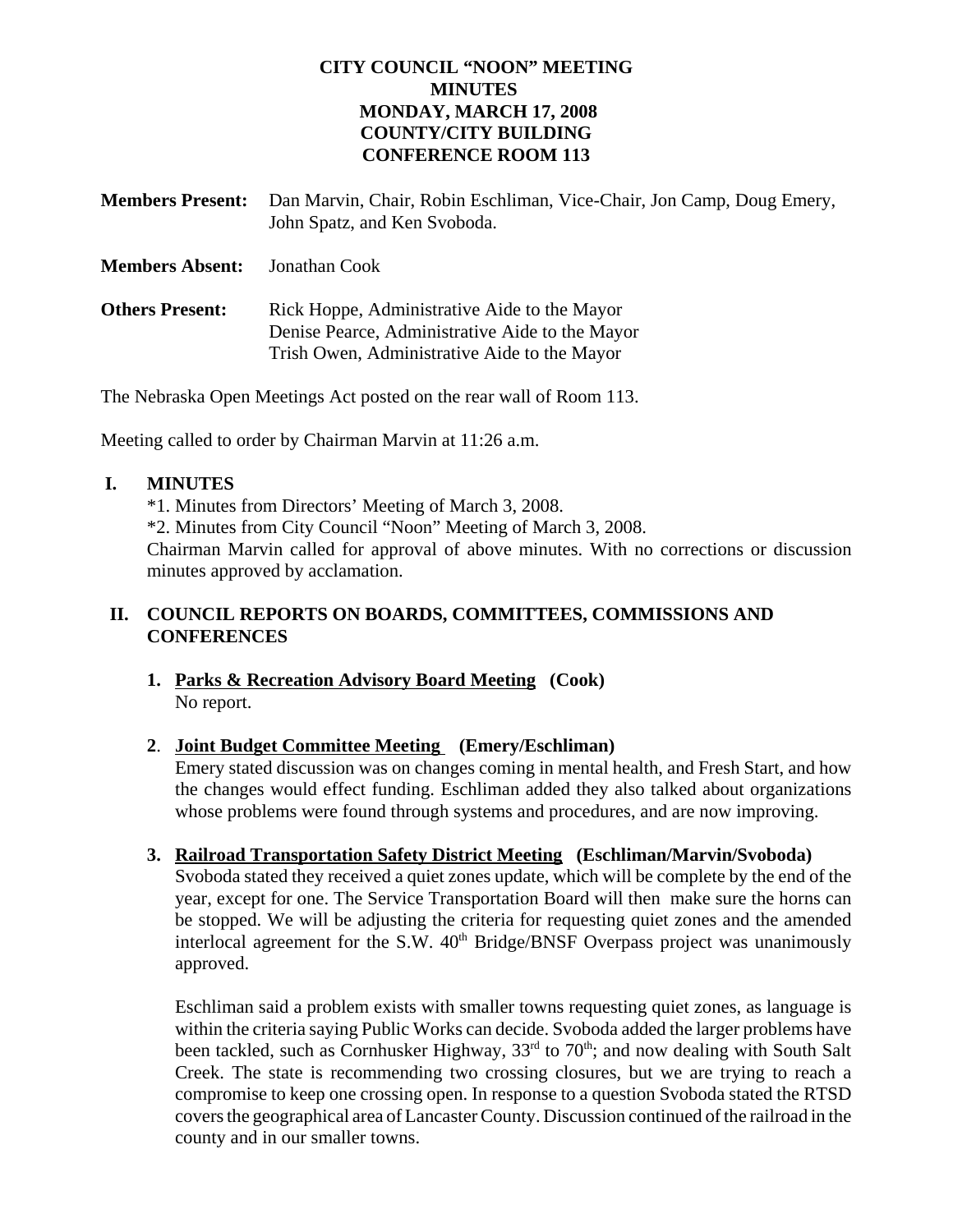#### **4. Multicultural Advisory Committee Meeting (Marvin)**

Marvin stated the Multicultural Advisory Committee (MAC) initiated changes to their By-Laws on the attendance policy and meeting time. Merwick presented a report that safety and building rules, particularly the Three Unrelated Rule, could be used for discrimination purposes. He stated Building and Safety receives complaints on the Three Unrelated issue, and 90% of the time it turns out to be students and does not believe there are any racial elements to the complaints, just more than three unrelated persons living together.

Pearce added MAC is interested in a number of bills going to the legislature, and they were given an update of where the bills were in the process.

#### **5. Board of Health Meeting (Svoboda)**

Svoboda stated an issue coming before the Council will be proposed revisions to the Air Pollution Control Program, construction permits and fees, and clarification as the construction industry has not voiced opposition.

#### **OTHER MEETINGS REPORTS:**

#### **III. APPOINTMENTS/REAPPOINTMENTS**

Pearce reported no new appointments or reappointments.

**IV. REQUESTS OF COUNCIL FROM MAYOR** Hoppe reported no requests.

#### **V. MISCELLANEOUS**

#### **1. Gift for Dana Roper (Marvin)**

Marvin requested Council members meet with Grammer if they have not done so.

#### **2. Council Decorum (Emery) (Handouts: Marvin and Eschliman)**

Marvin (Handout A) compared meeting lengths of the Lincoln and Omaha City Councils, with Lincoln's average length of 3.15 hours to Omaha's meeting length of 1.5 hours. Also, heard people want to testify and sit down, and not take questions.

Emery added constituents called stating they would not testify because of their perception with Council asking combative questions of the speaker. He is concerned Council may be driving away constituents who want to testify, as sometimes Council is combative. He addressed the concerns saying he would do his part not to be combative, and would bring forward to the Council. This also applies to City employees, as his perception is the Council does not address them well. It is all right to ask questions, another to belittle, and this should not be our position.

Marvin agreed, adding he does ask questions. Eschliman thought the meetings may be longer due to fewer pre-councils and possibly adding to Council being curt, and maybe discuss in advance at pre-councils. Camp stated Council has swung one way avoiding too many pre-councils to too few. Appreciate communication but should not have as many informal Mayor/City Council meetings but do pre-councils. Would have the Mayor's stand on issues helping to advise Council earlier, as it seems we are usually advised in the eleventh hour. Hoppe replied many times the eleventh hour is when they are notified, and is when the Council is notified, but will try to communicate as soon as possible.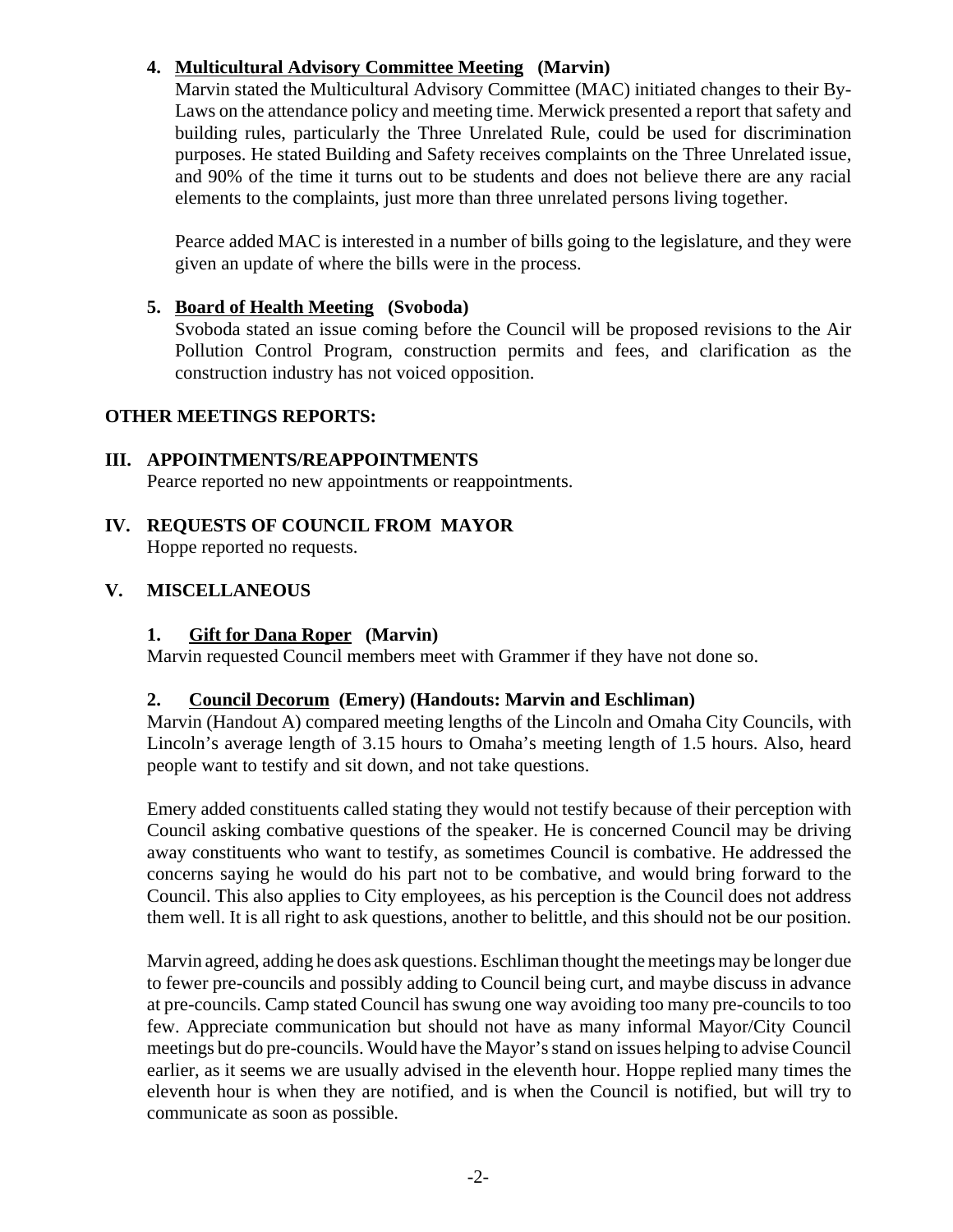Camp added to possibly put meeting time limits. With an end in sight people may hasten their testimony. Marvin replied everyone gets 5 minutes. If someone is kept for an additional half hour it is not the result of them testifying but us asking questions.

Svoboda added Omaha puts time limits on specific topics. The chair identifies the time allotted on an issue. Lincoln is more pro-active, allowing everyone to speak. He stated he didn't know if there should be a pre-council on issues which could be controversial and before the Council within a week or two. The pre-councils are for informational purposes, working out preliminaries. Could have on the dias if we alter the ordinance or resolution coming forward.

Marvin added this could be an issue of open government, letting the people know what's going on. Sometimes we have a pre-council and other times extra time at the dias, believing the community ultimately weighs in both ways. A reason for fewer pre-councils is the fact of more public disclosure having the meeting on the dias, rather than before.

Svoboda said he would visit with Omaha City Council members and have a discussion on their schedule as possibly they meet through the week, similar to our pre-councils. Camp wondered if there could be a brainstorming session with someone like Omaha's Chief of Staff, Weaver. Marvin suggested going earlier to the yearly meeting. Svoboda thought some Lincoln Council members could go to Omaha to meet. Hoppe commented he drove to Omaha during his vacation time to brief Omaha on Amendment 1, and they were very pleased to have Omaha and Lincoln working together, and Weaver offered to meet here.

#### **VI. CITY COUNCIL MEMBERS**

| Eschliman | (Handout B) distributed handout, "Regional Comparisons" from Manpower,<br>showing construction down but transportation and public utilities up. In the<br>summary, 13% expect to reduce headcount, but 19% anticipate adding to their<br>payroll. |
|-----------|---------------------------------------------------------------------------------------------------------------------------------------------------------------------------------------------------------------------------------------------------|
| Emery     |                                                                                                                                                                                                                                                   |
|           | No comment.                                                                                                                                                                                                                                       |
| Svoboda   | No comment.                                                                                                                                                                                                                                       |
| Spatz     | No comment.                                                                                                                                                                                                                                       |
| Marvin    | No comment.                                                                                                                                                                                                                                       |
| Camp      | Asked if Council took position on state legislation, #371 and #372, on the                                                                                                                                                                        |
|           | defined benefit plan? Pearce stated police officers are excluded in #371.                                                                                                                                                                         |

### **VII. MEETINGS/INVITATIONS**

See invitation list.

#### **VIII. ADJOURNMENT**

Chairman Marvin adjourned the meeting at 11:51 a.m.

Mary Meyer Clerk

W:\FILES\CITYCOUN\WP\CM031708.wpd.mmm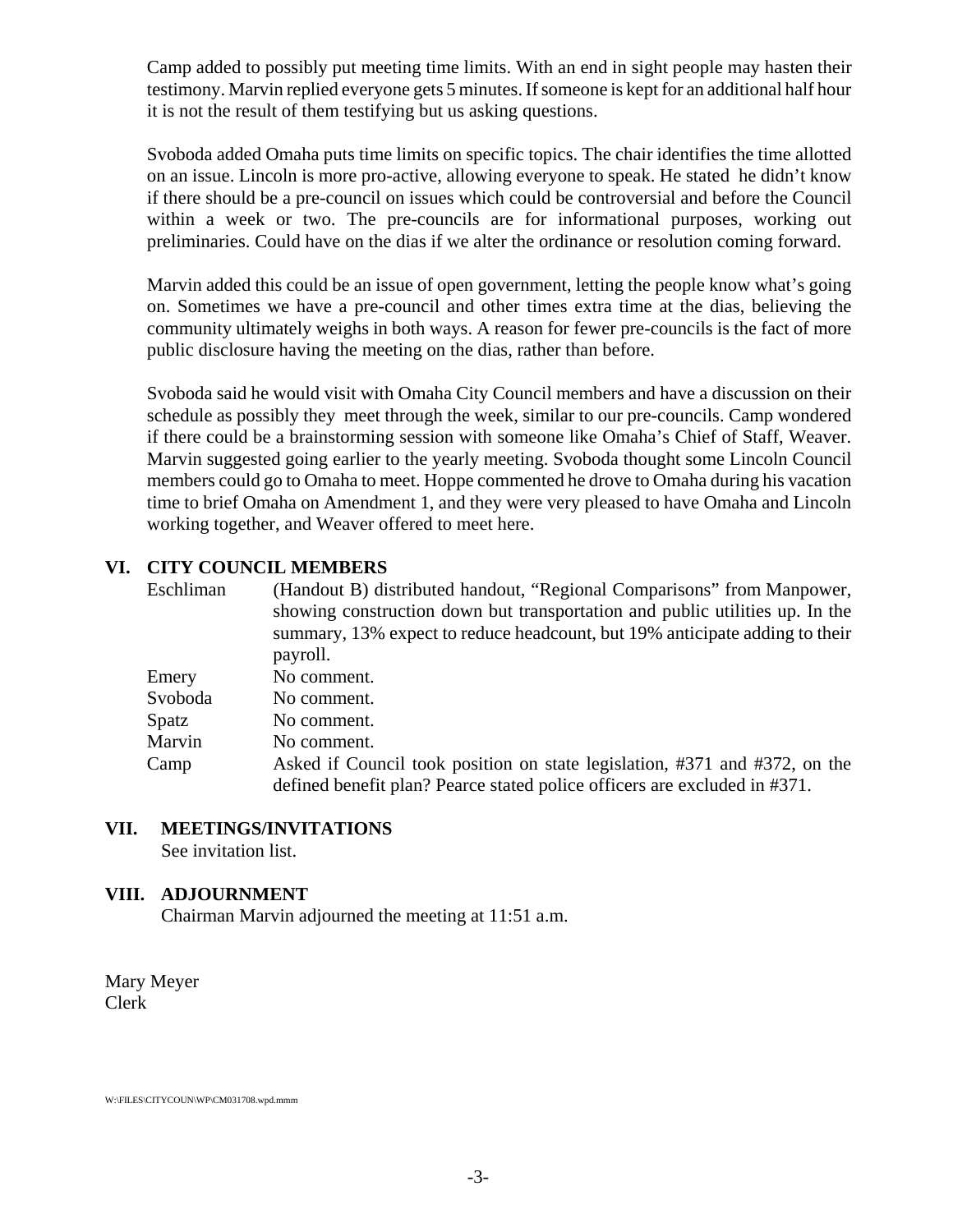attachment



| Meeting dater            | <b>Omalia</b> | Lincoln | <b>Difference</b> |
|--------------------------|---------------|---------|-------------------|
| March week 2 2008        | 0.50          | 1.60    | 1.10              |
| <i>March week 1 2008</i> | 1.00          | 5.50    | 4.50              |
| Feb week 4 2008          | 0.90          | 3.58    | 2.68              |
| Feb week 2 2008          | 1.00          | 4.40    | 3.40              |
| Feb week 1 2008          | 0.30          | 4.42    | 4.12              |
| Jan week 4 2008          | 3.00          | 2.32    | (0.68)            |
| Jan week 2 2008          | 1.50          | 5.58    | 4.08              |
| Jan week 1 2008          | 4.00          | 1.38    | (2.62)            |
| Dec week 3 2008          | 0.90          | 3.08    | 2.18              |
| Dec week 2 2008          | 1.50          | 3.10    | 1.60              |
| Dec week 1,2008          | 1.40          | 1.13    | (0.27)            |
| Median                   | 1.00          | 3.10    | 2.10              |
| Average                  | 1.45          | 3.28    | 1.83              |

This is a comparison of the meeting length of the Omaha and Lincoln City Councils since December 2007. Lincoln's meetings have averaged about 1 hour and 45 minutes longer over that period of time.